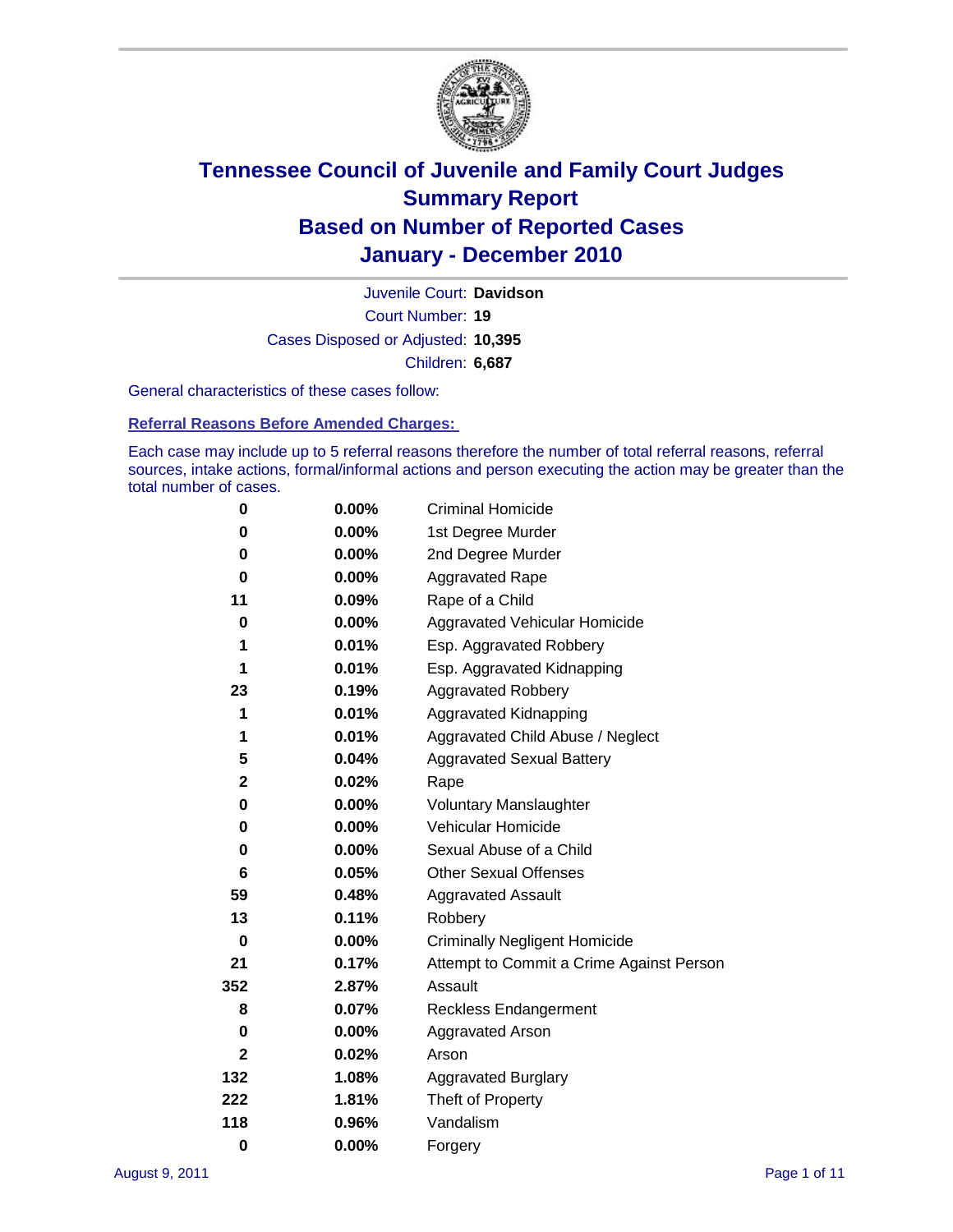

Court Number: **19** Juvenile Court: **Davidson** Cases Disposed or Adjusted: **10,395** Children: **6,687**

#### **Referral Reasons Before Amended Charges:**

Each case may include up to 5 referral reasons therefore the number of total referral reasons, referral sources, intake actions, formal/informal actions and person executing the action may be greater than the total number of cases.

| $\pmb{0}$    | 0.00%    | <b>Worthless Checks</b>                                     |  |  |
|--------------|----------|-------------------------------------------------------------|--|--|
| 0            | $0.00\%$ | Illegal Possession / Fraudulent Use of Credit / Debit Cards |  |  |
| 66           | 0.54%    | <b>Burglary</b>                                             |  |  |
| 3            | 0.02%    | Unauthorized Use of a Vehicle                               |  |  |
| 2            | 0.02%    | <b>Cruelty to Animals</b>                                   |  |  |
| $\mathbf{2}$ | 0.02%    | Sale of Controlled Substances                               |  |  |
| 111          | 0.91%    | <b>Other Drug Offenses</b>                                  |  |  |
| 284          | 2.32%    | Possession of Controlled Substances                         |  |  |
| $\pmb{0}$    | $0.00\%$ | <b>Criminal Attempt</b>                                     |  |  |
| 10           | 0.08%    | Carrying Weapons on School Property                         |  |  |
| 133          | 1.09%    | Unlawful Carrying / Possession of a Weapon                  |  |  |
| 94           | 0.77%    | <b>Evading Arrest</b>                                       |  |  |
| 34           | 0.28%    | Escape                                                      |  |  |
| 14           | 0.11%    | Driving Under Influence (DUI)                               |  |  |
| 52           | 0.42%    | Possession / Consumption of Alcohol                         |  |  |
| 74           | 0.60%    | Resisting Stop, Frisk, Halt, Arrest or Search               |  |  |
| 3            | 0.02%    | <b>Aggravated Criminal Trespass</b>                         |  |  |
| 5            | 0.04%    | Harassment                                                  |  |  |
| 188          | 1.54%    | Failure to Appear                                           |  |  |
| 21           | 0.17%    | Filing a False Police Report                                |  |  |
| 27           | 0.22%    | Criminal Impersonation                                      |  |  |
| 448          | 3.66%    | <b>Disorderly Conduct</b>                                   |  |  |
| 191          | 1.56%    | <b>Criminal Trespass</b>                                    |  |  |
| 3            | 0.02%    | <b>Public Intoxication</b>                                  |  |  |
| 17           | 0.14%    | Gambling                                                    |  |  |
| 290          | 2.37%    | Traffic                                                     |  |  |
| 1            | 0.01%    | <b>Local Ordinances</b>                                     |  |  |
| 0            | 0.00%    | Violation of Wildlife Regulations                           |  |  |
| 3            | 0.02%    | Contempt of Court                                           |  |  |
| 307          | 2.51%    | Violation of Probation                                      |  |  |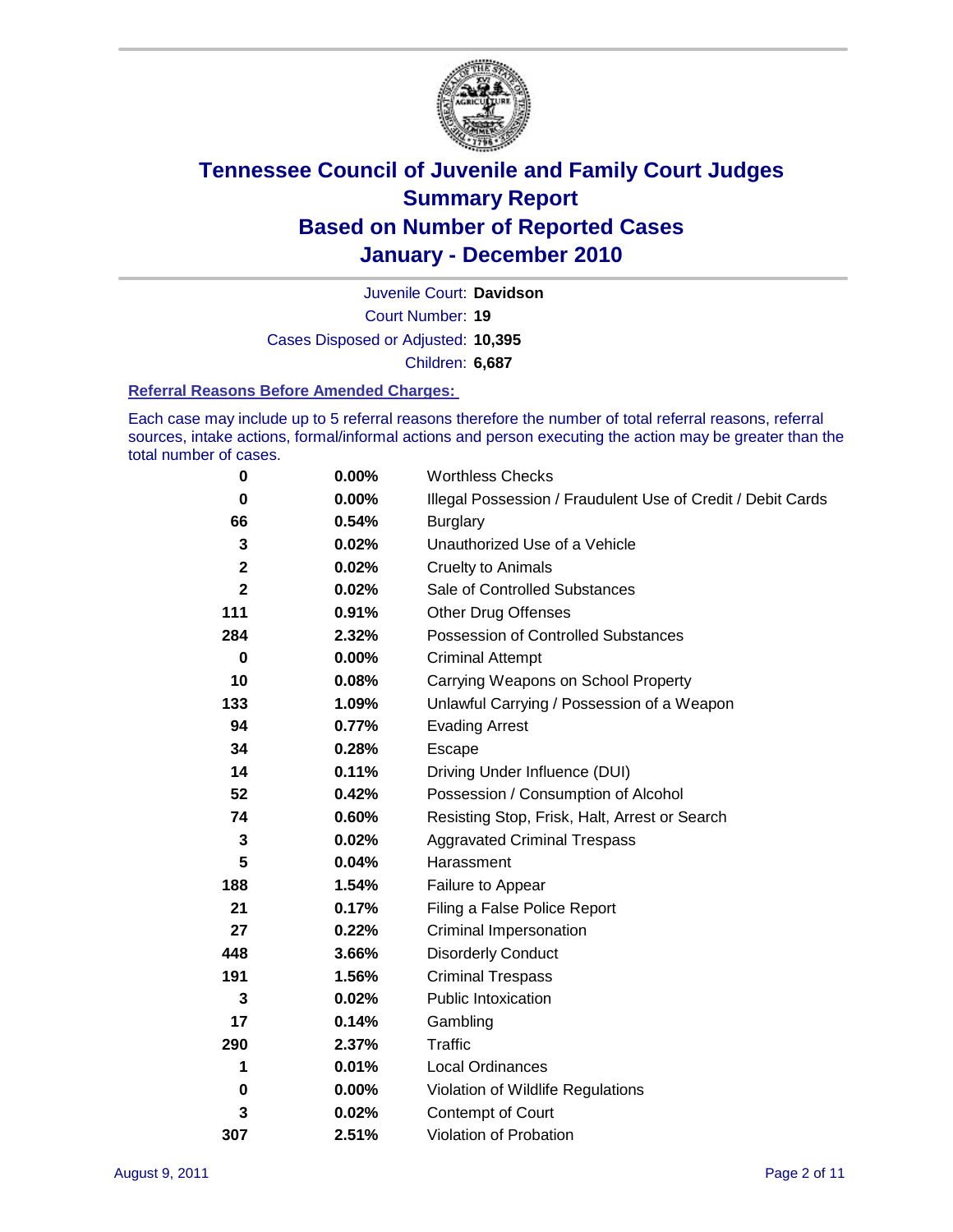

Court Number: **19** Juvenile Court: **Davidson** Cases Disposed or Adjusted: **10,395** Children: **6,687**

#### **Referral Reasons Before Amended Charges:**

Each case may include up to 5 referral reasons therefore the number of total referral reasons, referral sources, intake actions, formal/informal actions and person executing the action may be greater than the total number of cases.

| 12,247 | 100.00%  | <b>Total Referrals</b>                 |
|--------|----------|----------------------------------------|
| 3,736  | 30.51%   | Other                                  |
| 0      | 0.00%    | <b>Consent to Marry</b>                |
| 0      | 0.00%    | <b>Request for Medical Treatment</b>   |
| 1,834  | 14.98%   | <b>Child Support</b>                   |
| 466    | 3.81%    | Paternity / Legitimation               |
| 143    | 1.17%    | Visitation                             |
| 166    | 1.36%    | Custody                                |
| 15     | 0.12%    | <b>Foster Care Review</b>              |
| 0      | $0.00\%$ | <b>Administrative Review</b>           |
| 78     | 0.64%    | <b>Judicial Review</b>                 |
| 0      | $0.00\%$ | Violation of Informal Adjustment       |
| 0      | 0.00%    | <b>Violation of Pretrial Diversion</b> |
| 23     | 0.19%    | <b>Termination of Parental Rights</b>  |
| 690    | 5.63%    | Dependency / Neglect                   |
| 0      | 0.00%    | <b>Physically Abused Child</b>         |
| 0      | $0.00\%$ | <b>Sexually Abused Child</b>           |
| 371    | 3.03%    | <b>Violation of Curfew</b>             |
| 27     | 0.22%    | Violation of a Valid Court Order       |
| 348    | 2.84%    | Possession of Tobacco Products         |
| 0      | $0.00\%$ | Out-of-State Runaway                   |
| 49     | 0.40%    | In-State Runaway                       |
| 480    | 3.92%    | Truancy                                |
| 438    | 3.58%    | <b>Unruly Behavior</b>                 |
| 22     | 0.18%    | Violation of Aftercare                 |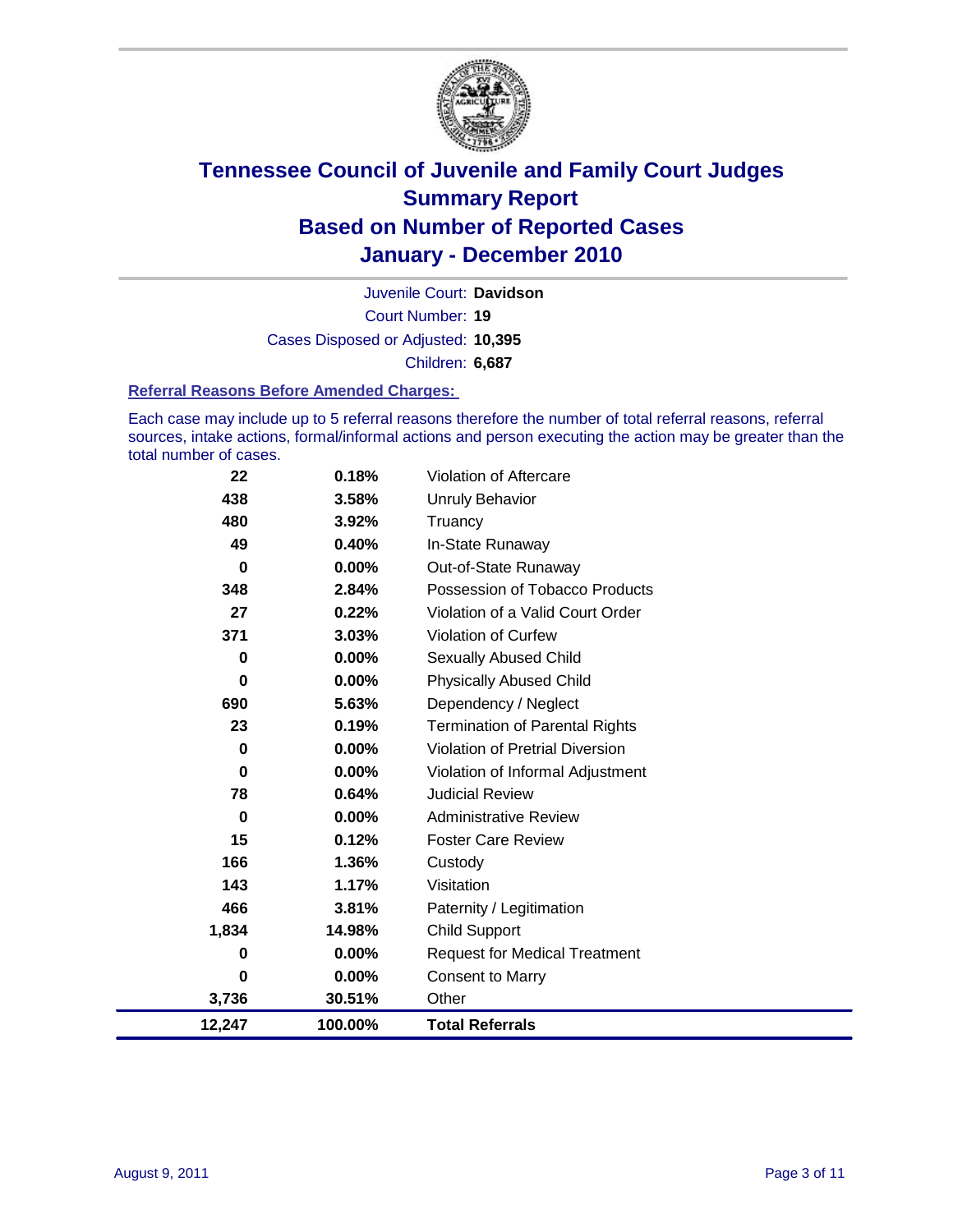

|                            | Juvenile Court: Davidson           |                                   |  |  |  |  |
|----------------------------|------------------------------------|-----------------------------------|--|--|--|--|
|                            | <b>Court Number: 19</b>            |                                   |  |  |  |  |
|                            | Cases Disposed or Adjusted: 10,395 |                                   |  |  |  |  |
|                            | Children: 6,687                    |                                   |  |  |  |  |
| <b>Referral Sources: 1</b> |                                    |                                   |  |  |  |  |
| 3,757                      | 30.68%                             | Law Enforcement                   |  |  |  |  |
| 252                        | 2.06%                              | Parents                           |  |  |  |  |
| 275                        | 2.25%                              | <b>Relatives</b>                  |  |  |  |  |
| 27                         | 0.22%                              | Self                              |  |  |  |  |
| 740                        | 6.04%                              | School                            |  |  |  |  |
| 4                          | 0.03%                              | <b>CSA</b>                        |  |  |  |  |
| 417                        | 3.40%                              | <b>DCS</b>                        |  |  |  |  |
| 0                          | 0.00%                              | <b>Other State Department</b>     |  |  |  |  |
| 13                         | 0.11%                              | <b>District Attorney's Office</b> |  |  |  |  |
| 728                        | 5.94%                              | <b>Court Staff</b>                |  |  |  |  |
| 13                         | 0.11%                              | Social Agency                     |  |  |  |  |
| 43                         | 0.35%                              | <b>Other Court</b>                |  |  |  |  |
| 65                         | 0.53%                              | Victim                            |  |  |  |  |
| 100                        | 0.82%                              | Child & Parent                    |  |  |  |  |
| 7                          | 0.06%                              | Hospital                          |  |  |  |  |
| 3,554                      | 29.02%                             | Unknown                           |  |  |  |  |
| 2,252                      | 18.39%                             | Other                             |  |  |  |  |
| 12,247                     | 100.00%                            | <b>Total Referral Sources</b>     |  |  |  |  |

### **Age of Child at Referral: 2**

| 164<br>0 | 2.45%<br>$0.00\%$ | Ages 19 and Over<br><b>Unknown</b> |
|----------|-------------------|------------------------------------|
|          |                   |                                    |
|          |                   |                                    |
| 1,088    | 16.27%            | Ages 17 through 18                 |
| 1,406    | 21.03%            | Ages 15 through 16                 |
| 665      | 9.94%             | Ages 13 through 14                 |
| 352      | 5.26%             | Ages 11 through 12                 |
| 3,012    | 45.04%            | Ages 10 and Under                  |
|          |                   |                                    |

<sup>1</sup> If different than number of Referral Reasons (12247), verify accuracy of your court's data.

<sup>2</sup> One child could be counted in multiple categories, verify accuracy of your court's data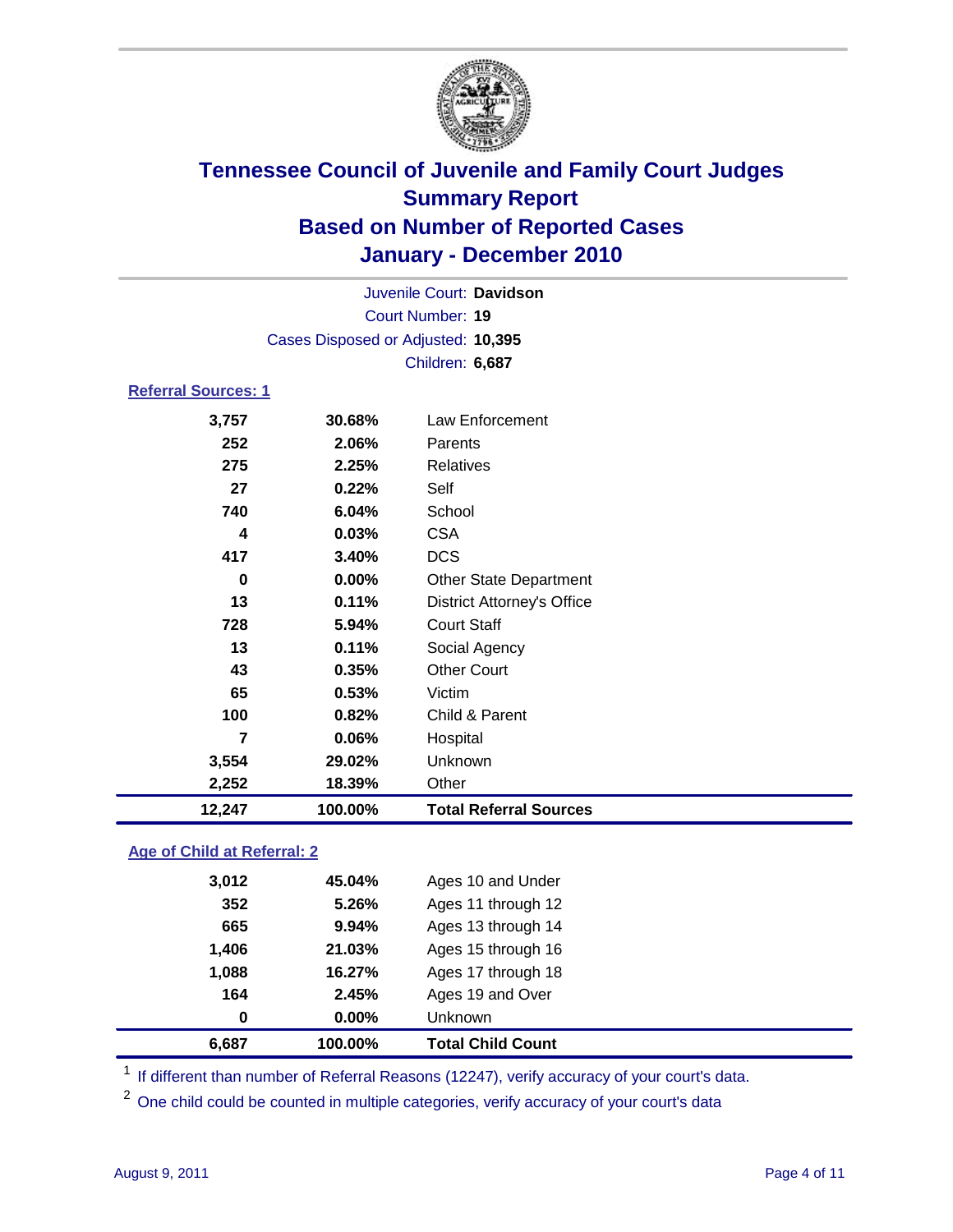

| Juvenile Court: Davidson                |                                    |                          |  |  |
|-----------------------------------------|------------------------------------|--------------------------|--|--|
|                                         |                                    | Court Number: 19         |  |  |
|                                         | Cases Disposed or Adjusted: 10,395 |                          |  |  |
|                                         |                                    | Children: 6,687          |  |  |
| Sex of Child: 1                         |                                    |                          |  |  |
| 3,830                                   | 57.28%                             | Male                     |  |  |
| 2,752                                   | 41.15%                             | Female                   |  |  |
| 105                                     | 1.57%                              | Unknown                  |  |  |
| 6,687                                   | 100.00%                            | <b>Total Child Count</b> |  |  |
| Race of Child: 1                        |                                    |                          |  |  |
| 1,671                                   | 24.99%                             | White                    |  |  |
| 3,688                                   | 55.15%                             | African American         |  |  |
| 4                                       | 0.06%                              | Native American          |  |  |
| 57                                      | 0.85%                              | Asian                    |  |  |
| 182                                     | 2.72%                              | Mixed                    |  |  |
| 1,085                                   | 16.23%                             | Unknown                  |  |  |
| 6,687                                   | 100.00%                            | <b>Total Child Count</b> |  |  |
| <b>Hispanic Origin: 1</b>               |                                    |                          |  |  |
| 188                                     | 2.81%                              | Yes                      |  |  |
| 36                                      | 0.54%                              | <b>No</b>                |  |  |
| 6,463                                   | 96.65%                             | Unknown                  |  |  |
| 6,687                                   | 100.00%                            | <b>Total Child Count</b> |  |  |
| <b>School Enrollment of Children: 1</b> |                                    |                          |  |  |
| 2,418                                   | 36.16%                             | Yes                      |  |  |
| 275                                     | 4.11%                              | No                       |  |  |
| 3,994                                   | 59.73%                             | Unknown                  |  |  |
| 6,687                                   | 100.00%                            | <b>Total Child Count</b> |  |  |

<sup>1</sup> One child could be counted in multiple categories, verify accuracy of your court's data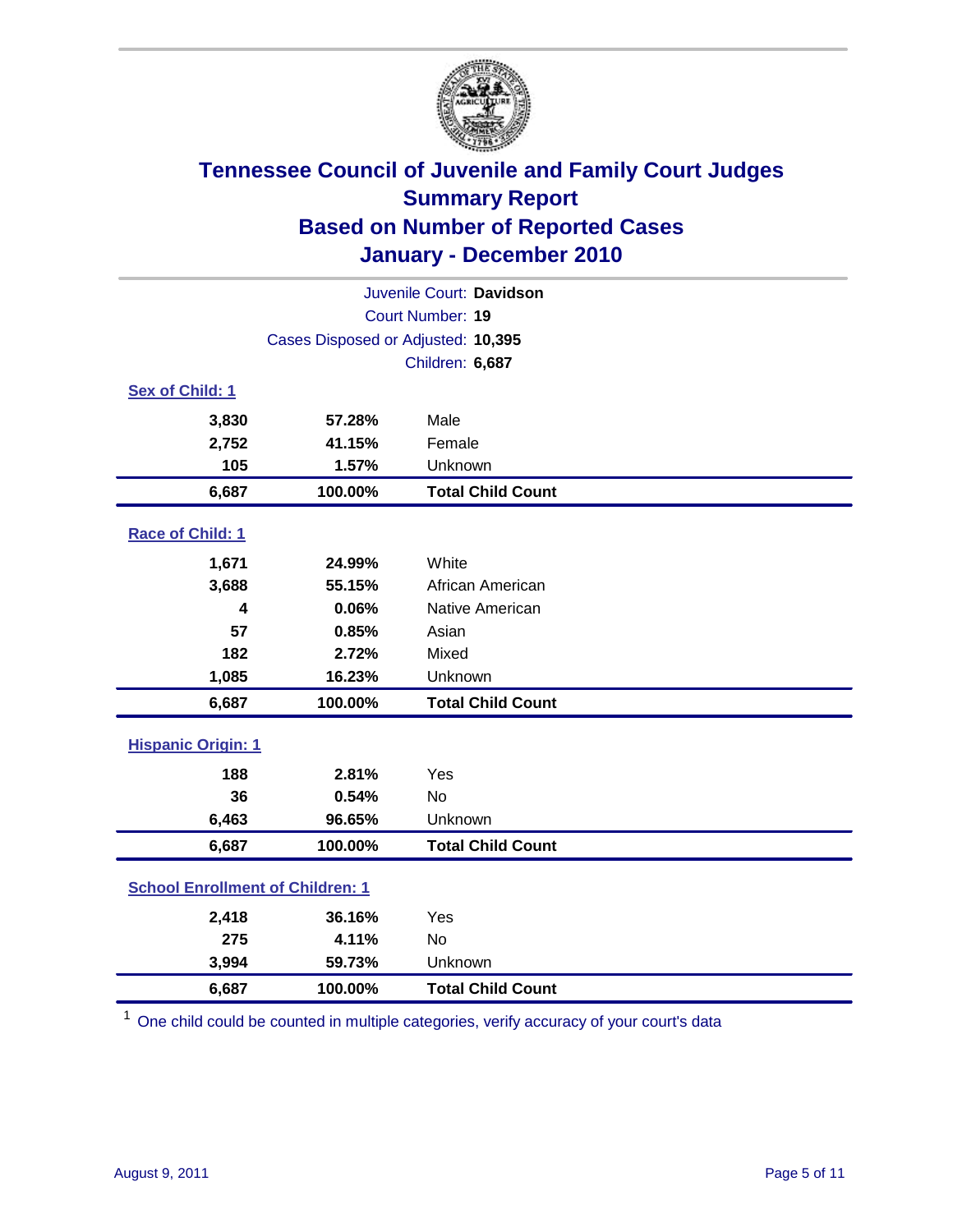

Court Number: **19** Juvenile Court: **Davidson** Cases Disposed or Adjusted: **10,395** Children: **6,687**

### **Living Arrangement of Child at Time of Referral: 1**

| 6,687        | 100.00%  | <b>Total Child Count</b>     |
|--------------|----------|------------------------------|
| 215          | 3.22%    | Other                        |
| 3,122        | 46.69%   | Unknown                      |
| 8            | 0.12%    | Independent                  |
| $\mathbf{2}$ | 0.03%    | In an Institution            |
| 5            | $0.07\%$ | In a Residential Center      |
| 10           | 0.15%    | In a Group Home              |
| 38           | 0.57%    | With Foster Family           |
| 8            | 0.12%    | <b>With Adoptive Parents</b> |
| 351          | 5.25%    | <b>With Relatives</b>        |
| 198          | 2.96%    | With Father                  |
| 2,366        | 35.38%   | With Mother                  |
| 59           | 0.88%    | With Mother and Stepfather   |
| 17           | 0.25%    | With Father and Stepmother   |
| 288          | 4.31%    | With Both Biological Parents |
|              |          |                              |

#### **Type of Detention: 2**

| 10,395 | 100.00%  | <b>Total Detention Count</b> |
|--------|----------|------------------------------|
| 0      | $0.00\%$ | Other                        |
| 10,231 | 98.42%   | Does Not Apply               |
| 0      | $0.00\%$ | <b>Unknown</b>               |
| 0      | 0.00%    | <b>Psychiatric Hospital</b>  |
| 0      | 0.00%    | Jail - No Separation         |
| 0      | $0.00\%$ | Jail - Partial Separation    |
| 0      | 0.00%    | Jail - Complete Separation   |
| 164    | 1.58%    | Juvenile Detention Facility  |
| 0      | $0.00\%$ | Non-Secure Placement         |
|        |          |                              |

<sup>1</sup> One child could be counted in multiple categories, verify accuracy of your court's data

<sup>2</sup> If different than number of Cases (10395) verify accuracy of your court's data.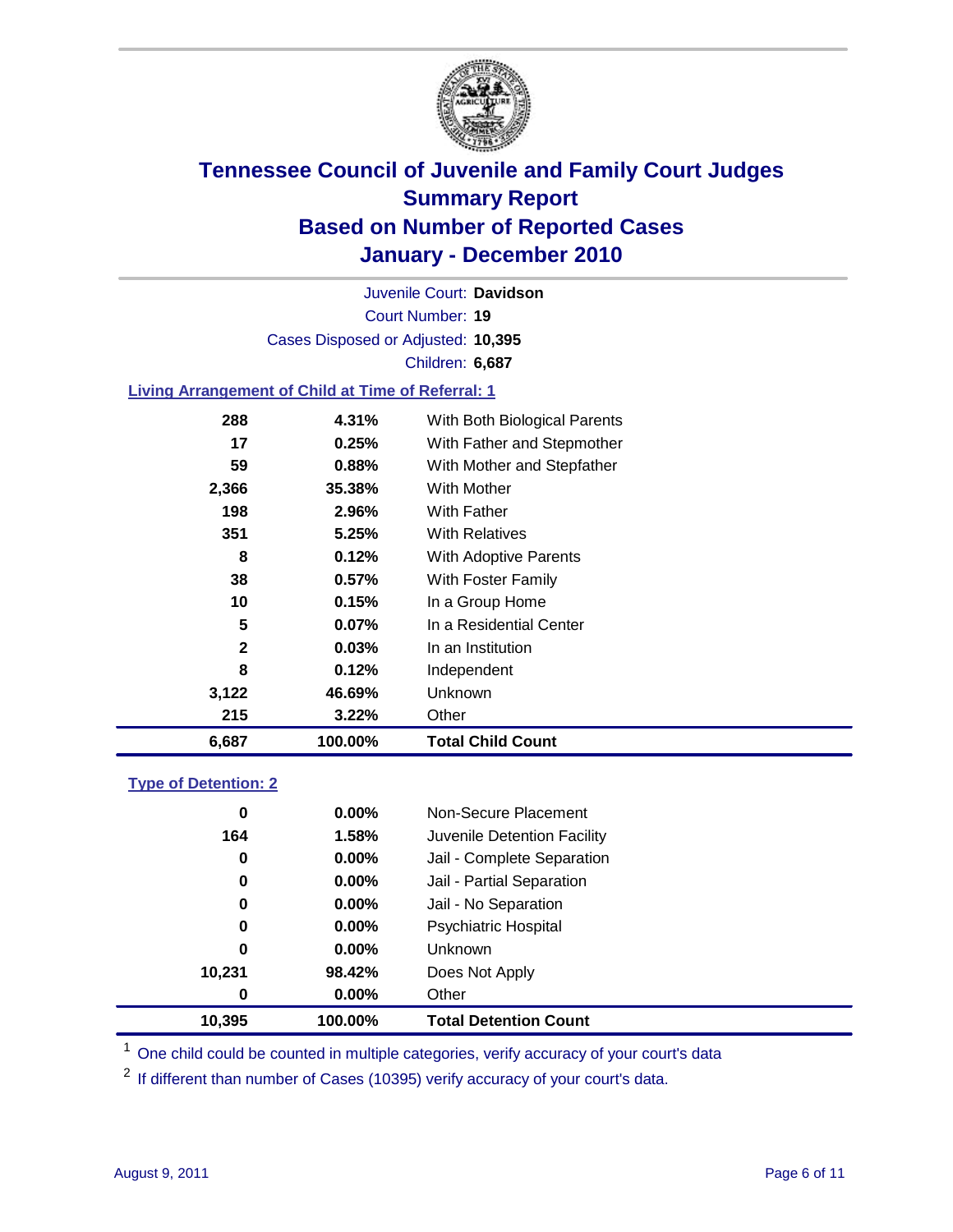

|                                                    | Juvenile Court: Davidson           |                                      |  |  |  |  |
|----------------------------------------------------|------------------------------------|--------------------------------------|--|--|--|--|
|                                                    | Court Number: 19                   |                                      |  |  |  |  |
|                                                    | Cases Disposed or Adjusted: 10,395 |                                      |  |  |  |  |
|                                                    | Children: 6,687                    |                                      |  |  |  |  |
| <b>Placement After Secure Detention Hearing: 1</b> |                                    |                                      |  |  |  |  |
| 130                                                | 1.25%                              | Returned to Prior Living Arrangement |  |  |  |  |
| 0                                                  | 0.00%                              | Juvenile Detention Facility          |  |  |  |  |
| 0                                                  | 0.00%                              | Jail                                 |  |  |  |  |
|                                                    | 0.01%                              | Shelter / Group Home                 |  |  |  |  |
| 0                                                  | 0.00%                              | Foster Family Home                   |  |  |  |  |
| $\bf{0}$                                           | 0.00%                              | Psychiatric Hospital                 |  |  |  |  |
| 2                                                  | 0.02%                              | Unknown                              |  |  |  |  |
| 10,231                                             | 98.42%                             | Does Not Apply                       |  |  |  |  |
| 31                                                 | 0.30%                              | Other                                |  |  |  |  |
| 10,395                                             | 100.00%                            | <b>Total Placement Count</b>         |  |  |  |  |
| <b>Intake Actions: 2</b>                           |                                    |                                      |  |  |  |  |
|                                                    |                                    |                                      |  |  |  |  |
| 8,631                                              | 70.47%                             | <b>Petition Filed</b>                |  |  |  |  |
| 3,523                                              | 28.77%                             | <b>Motion Filed</b>                  |  |  |  |  |
| $\bf{0}$                                           | 0.00%                              | <b>Citation Processed</b>            |  |  |  |  |
| 0                                                  | 0.00%                              | Notification of Paternity Processed  |  |  |  |  |
| 0                                                  | 0.00%                              | Scheduling of Judicial Review        |  |  |  |  |
| $\bf{0}$                                           | 0.00%                              | Scheduling of Administrative Review  |  |  |  |  |
| 15                                                 | 0.12%                              | Scheduling of Foster Care Review     |  |  |  |  |
| $\bf{0}$                                           | 0.00%                              | Unknown                              |  |  |  |  |
| $\mathbf 0$                                        | 0.00%                              | Does Not Apply                       |  |  |  |  |
| 78                                                 | 0.64%                              | Other                                |  |  |  |  |
| 12,247                                             | 100.00%                            | <b>Total Intake Count</b>            |  |  |  |  |

<sup>1</sup> If different than number of Cases (10395) verify accuracy of your court's data.

<sup>2</sup> If different than number of Referral Reasons (12247), verify accuracy of your court's data.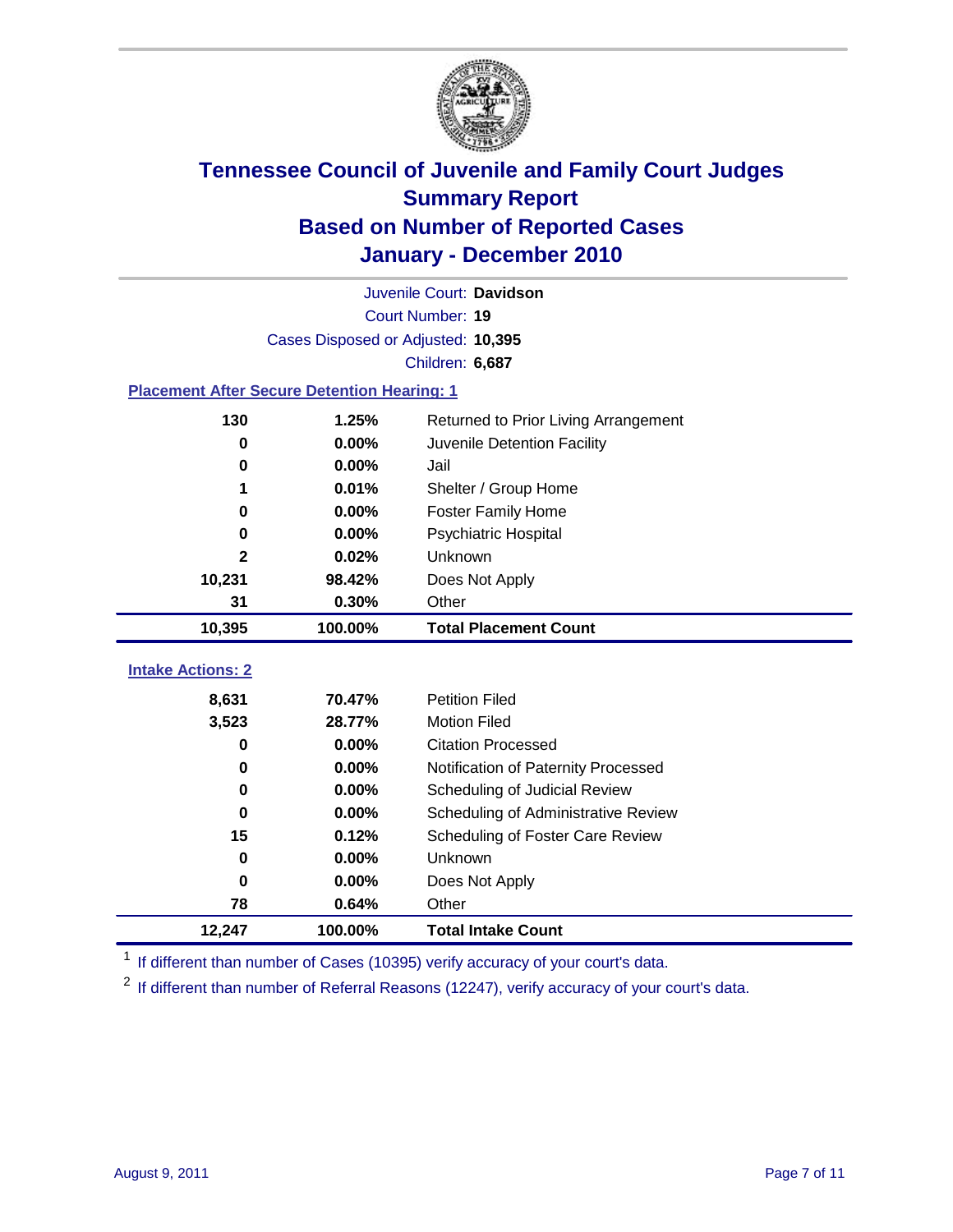

Court Number: **19** Juvenile Court: **Davidson** Cases Disposed or Adjusted: **10,395** Children: **6,687**

### **Last Grade Completed by Child: 1**

| 6,687     | 100.00%        | <b>Total Child Count</b>          |
|-----------|----------------|-----------------------------------|
| 5         | 0.07%          | Other                             |
| 4,281     | 64.02%         | Unknown                           |
| 61        | 0.91%          | <b>Never Attended School</b>      |
| 5         | 0.07%          | Graduated                         |
| 13        | 0.19%          | <b>GED</b>                        |
| 0         | 0.00%          | Non-Graded Special Ed             |
| 15        | 0.22%          | 12th Grade                        |
| 251       | 3.75%          | 11th Grade                        |
| 409       | 6.12%          | 10th Grade                        |
| 487       | 7.28%          | 9th Grade                         |
| 459       | 6.86%          | 8th Grade                         |
| 194       | 2.90%          | 7th Grade                         |
| 99        | 1.48%          | 6th Grade                         |
| 64        | 0.96%          | 5th Grade                         |
| 44        | 0.66%          | 4th Grade                         |
| 38        | 0.57%          | 3rd Grade                         |
| 38        | 0.57%          | 2nd Grade                         |
| 26        | 0.39%          | 1st Grade                         |
| 30        | 0.45%          | Kindergarten                      |
| 146<br>22 | 2.18%<br>0.33% | Too Young for School<br>Preschool |

| 6,687                                 | 100.00% | <b>Total Child Count</b> |  |  |
|---------------------------------------|---------|--------------------------|--|--|
| 4.784                                 | 71.54%  | Unknown                  |  |  |
| 1,736                                 | 25.96%  | No.                      |  |  |
| 167                                   | 2.50%   | Yes                      |  |  |
| $\mathbf{r}$ only a  opposite example |         |                          |  |  |

 $1$  One child could be counted in multiple categories, verify accuracy of your court's data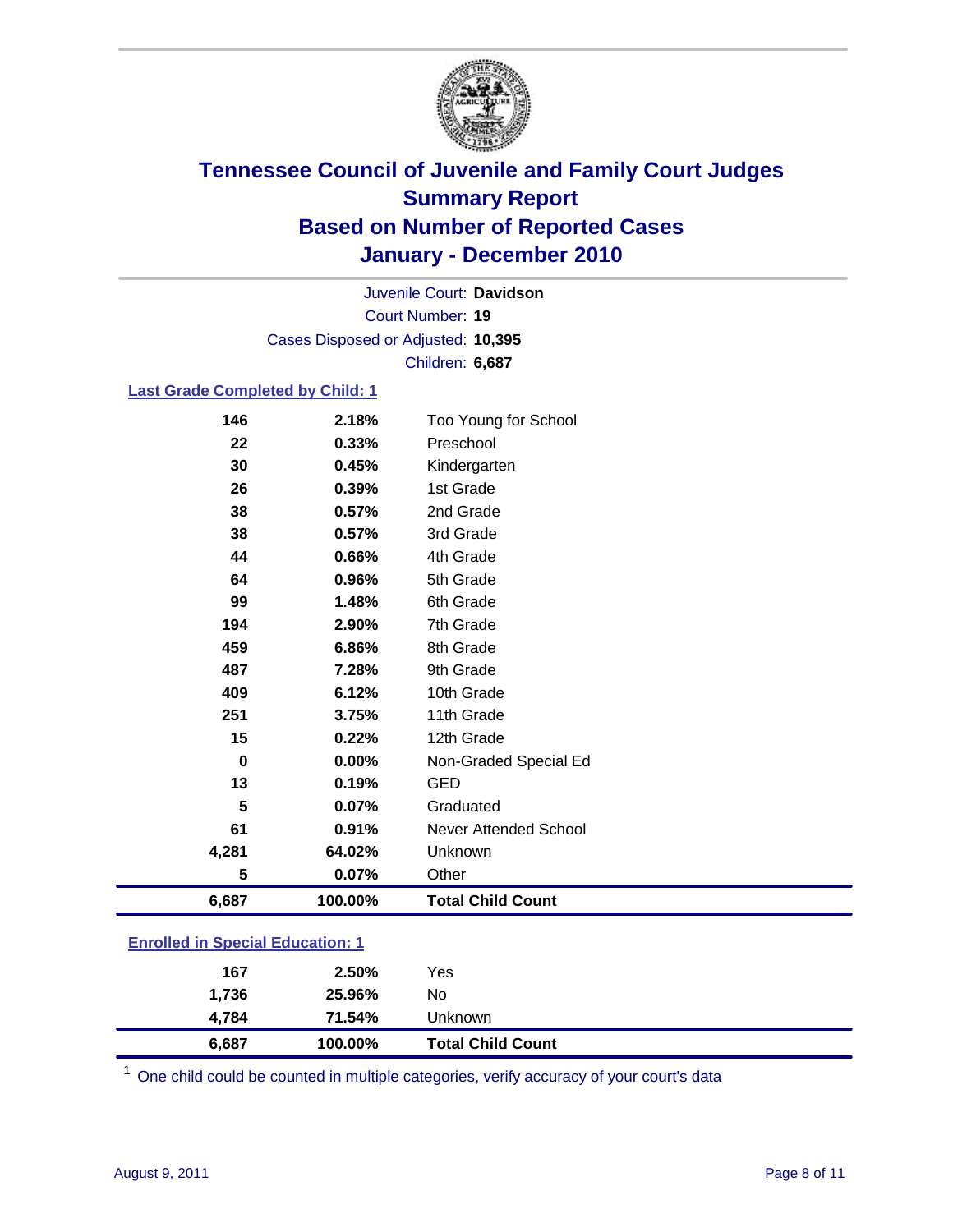

| Juvenile Court: Davidson     |                                    |                           |  |  |
|------------------------------|------------------------------------|---------------------------|--|--|
|                              |                                    | Court Number: 19          |  |  |
|                              | Cases Disposed or Adjusted: 10,395 |                           |  |  |
|                              | Children: 6,687                    |                           |  |  |
| <b>Action Executed By: 1</b> |                                    |                           |  |  |
| 762                          | 6.22%                              | Judge                     |  |  |
| 11,485                       | 93.78%                             | Magistrate                |  |  |
| 0                            | $0.00\%$                           | <b>YSO</b>                |  |  |
| 0                            | $0.00\%$                           | Other                     |  |  |
| 0                            | 0.00%                              | Unknown                   |  |  |
| 12,247                       | 100.00%                            | <b>Total Action Count</b> |  |  |

### **Formal / Informal Actions: 1**

| 1,013  | 8.27%    | Dismissed                                        |
|--------|----------|--------------------------------------------------|
| 1,593  | 13.01%   | Retired / Nolle Prosequi                         |
| 1,353  | 11.05%   | <b>Complaint Substantiated Delinquent</b>        |
| 1,867  | 15.24%   | <b>Complaint Substantiated Status Offender</b>   |
| 367    | 3.00%    | <b>Complaint Substantiated Dependent/Neglect</b> |
| 42     | 0.34%    | <b>Complaint Substantiated Abused</b>            |
| 0      | $0.00\%$ | <b>Complaint Substantiated Mentally III</b>      |
| 11     | 0.09%    | Informal Adjustment                              |
| 134    | $1.09\%$ | <b>Pretrial Diversion</b>                        |
| 46     | 0.38%    | <b>Transfer to Adult Court Hearing</b>           |
| 0      | $0.00\%$ | Charges Cleared by Transfer to Adult Court       |
| 4,303  | 35.14%   | <b>Special Proceeding</b>                        |
| 1      | 0.01%    | <b>Review Concluded</b>                          |
| 8      | $0.07\%$ | Case Held Open                                   |
| 1,509  | 12.32%   | Other                                            |
| 0      | $0.00\%$ | Unknown                                          |
| 12,247 | 100.00%  | <b>Total Action Count</b>                        |

<sup>1</sup> If different than number of Referral Reasons (12247), verify accuracy of your court's data.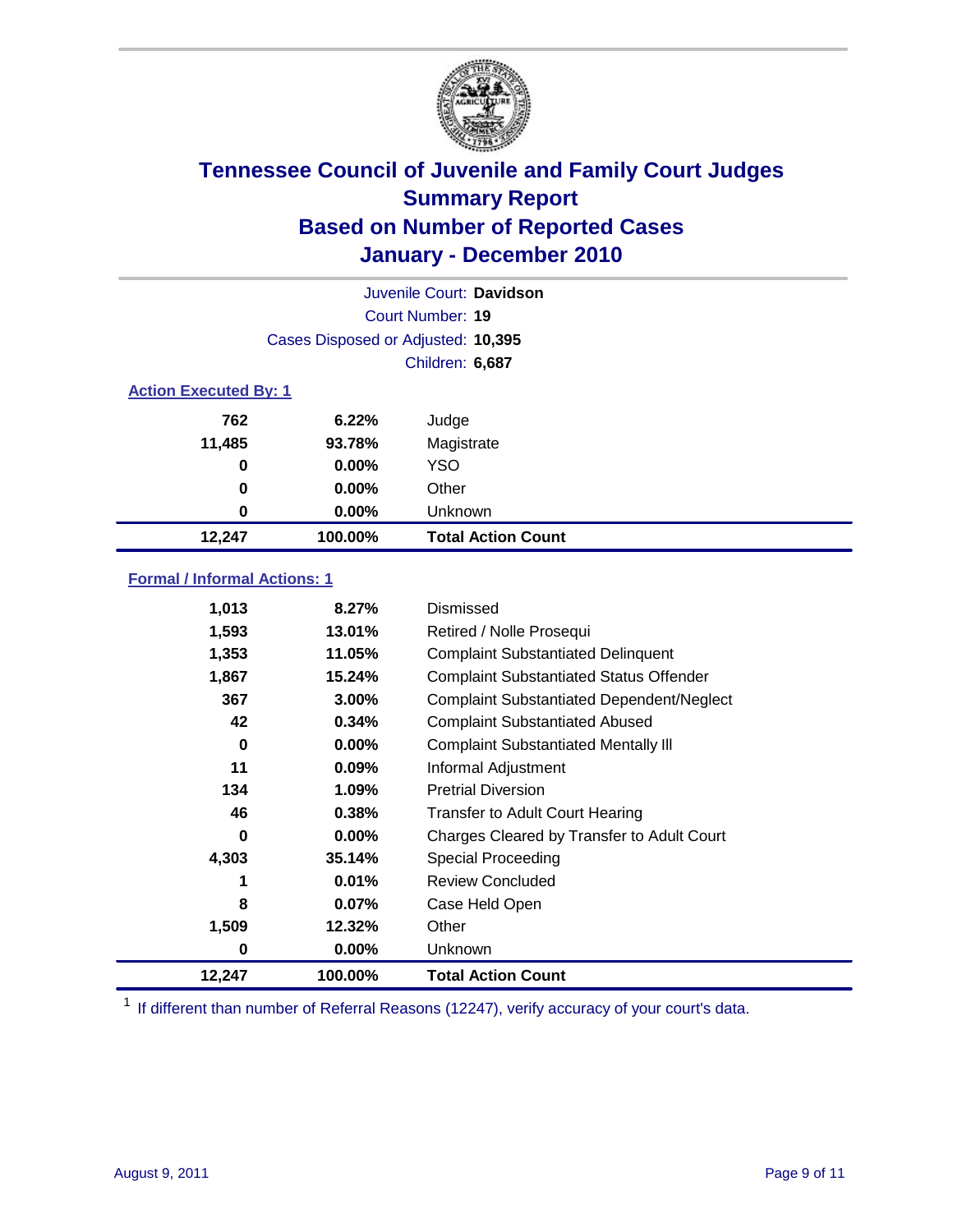

|                       |                                    | Juvenile Court: Davidson                              |
|-----------------------|------------------------------------|-------------------------------------------------------|
|                       |                                    | <b>Court Number: 19</b>                               |
|                       | Cases Disposed or Adjusted: 10,395 |                                                       |
|                       |                                    | Children: 6,687                                       |
| <b>Case Outcomes:</b> |                                    | There can be multiple outcomes for one child or case. |
| 992                   | 7.90%                              | <b>Case Dismissed</b>                                 |
| 1,463                 | 11.66%                             | Case Retired or Nolle Prosequi                        |
| 0                     | 0.00%                              | Warned / Counseled                                    |
| 0                     | 0.00%                              | Held Open For Review                                  |
| 0                     | 0.00%                              | Supervision / Probation to Juvenile Court             |
| 0                     | 0.00%                              | <b>Probation to Parents</b>                           |
| 0                     | 0.00%                              | Referral to Another Entity for Supervision / Service  |
| 86                    | 0.69%                              | Referred for Mental Health Counseling                 |
| 104                   | 0.83%                              | Referred for Alcohol and Drug Counseling              |
| 0                     | 0.00%                              | <b>Referred to Alternative School</b>                 |
| 0                     | 0.00%                              | Referred to Private Child Agency                      |
| 4                     | 0.03%                              | Referred to Defensive Driving School                  |
| 42                    | 0.33%                              | Referred to Alcohol Safety School                     |
| 0                     | 0.00%                              | Referred to Juvenile Court Education-Based Program    |
| 0                     | 0.00%                              | Driver's License Held Informally                      |
| 0                     | 0.00%                              | <b>Voluntary Placement with DMHMR</b>                 |
| 0                     | 0.00%                              | <b>Private Mental Health Placement</b>                |
| 0                     | 0.00%                              | <b>Private MR Placement</b>                           |
| 0                     | 0.00%                              | Placement with City/County Agency/Facility            |
| 0                     | 0.00%                              | Placement with Relative / Other Individual            |
| 424                   | 3.38%                              | Fine                                                  |
| 741                   | 5.90%                              | <b>Public Service</b>                                 |
| 94                    | 0.75%                              | Restitution                                           |
| 0                     | 0.00%                              | <b>Runaway Returned</b>                               |
| 0                     | 0.00%                              | No Contact Order                                      |
| 287                   | 2.29%                              | Injunction Other than No Contact Order                |
| 0                     | 0.00%                              | <b>House Arrest</b>                                   |
| 0                     | 0.00%                              | <b>Court Defined Curfew</b>                           |
| 10                    | 0.08%                              | Dismissed from Informal Adjustment                    |
| 108                   | 0.86%                              | <b>Dismissed from Pretrial Diversion</b>              |
| 0                     | 0.00%                              | Released from Probation                               |
| 26                    | 0.21%                              | <b>Transferred to Adult Court</b>                     |
| $\mathbf 0$           | $0.00\%$                           | <b>DMHMR Involuntary Commitment</b>                   |